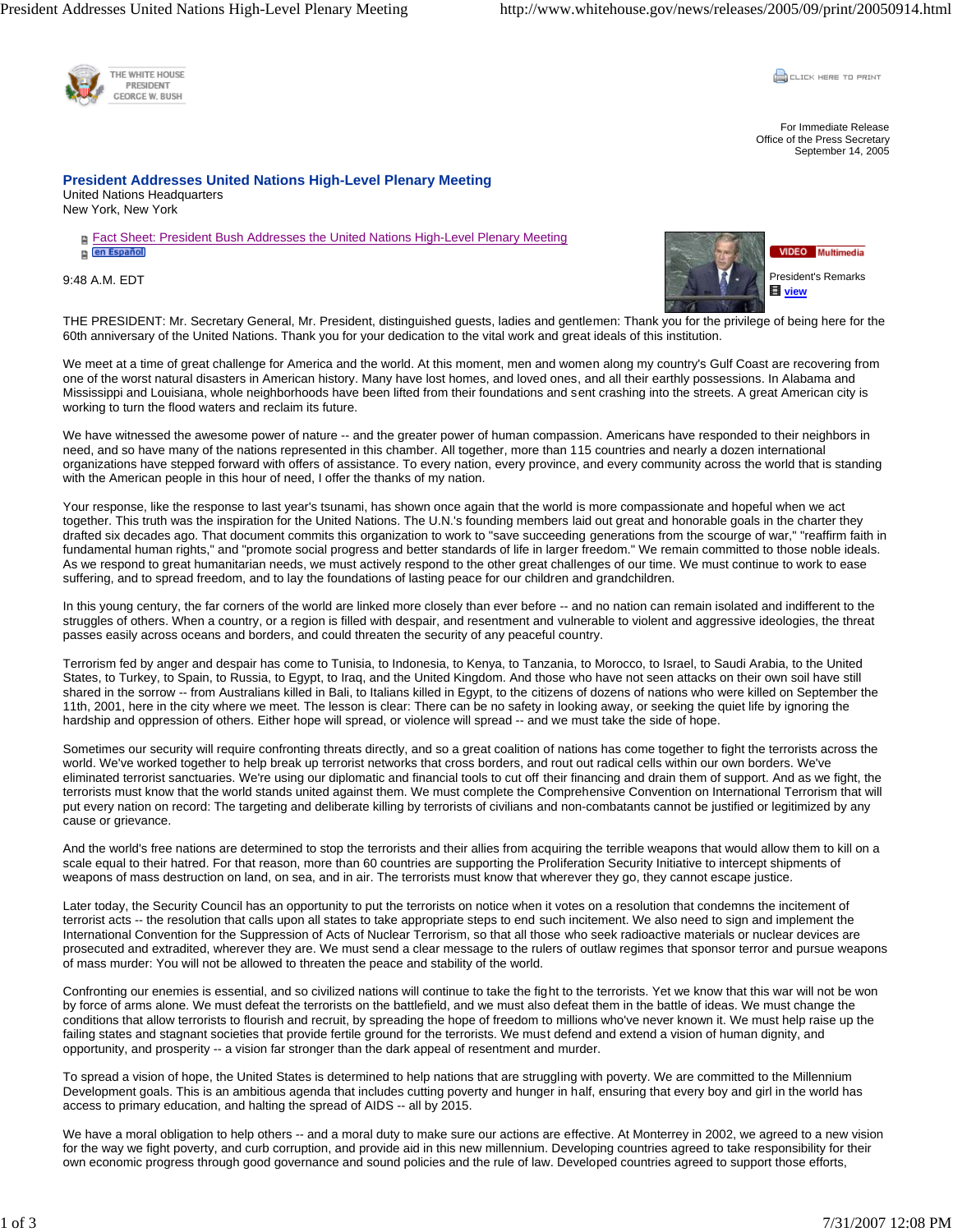including increased aid to nations that undertake necessary reforms. My own country has sought to implement the Monterrey Consensus by establishing the new Millennium Challenge Account. This account is increasing U.S. aid for countries that govern justly, invest in their people, and promote economic freedom.

More needs to be done. I call on all the world's nations to implement the Monterrey Consensus. Implementing the Monterrey Consensus means continuing on the long, hard road to reform. Implementing the Monterrey Consensus means creating a genuine partnership between developed and developing countries to replace the donor-client relationship of the past. And implementing the Monterrey Consensus means welcoming all developing countries as full participants to the global economy, with all the requisite benefits and responsibilities.

Tying aid to reform is essential to eliminating poverty, but our work doesn't end there. For many countries, AIDS, malaria, and other diseases are both humanitarian tragedies and significant obstacles to development. We must give poor countries access to the emergency lifesaving drugs they need to fight these infectious epidemics. Through our bilateral programs and the Global Fund, the United States will continue to lead the world in providing the resources to defeat the plague of HIV-AIDS.

Today America is working with local authorities and organizations in the largest initiative in history to combat a specific disease. Across Africa, we're helping local health officials expand AIDS testing facilities, train and support doctors and nurses and counselors, and upgrade clinics and hospitals. Working with our African partners, we have now delivered lifesaving treatment to more than 230,000 people in sub-Sahara Africa. We are ahead of schedule to meet an important objective: providing HIV-AIDS treatment for nearly two million adults and children in Africa. At the G-8 Summit at Gleneagles, Scotland, we set a clear goal: an AIDS-free generation in Africa. And I challenge every member of the United Nations to take concrete steps to achieve that goal.

We're also working to fight malaria. This preventable disease kills more than a million people around the world every year -- and leaves poverty and grief in every land it touches. The United States has set a goal of cutting the malaria death rate in half in at least 15 highly endemic African countries. To achieve that goal, we've pledged to increase our funding for malaria treatment and prevention by more than \$1.2 billion over the next five years. We invite other nations to join us in this effort by committing specific aid to the dozens of other African nations in need of it. Together we can fight malaria and save hundreds of thousands of lives, and bring new hope to countries that have been devastated by this terrible disease.

As we strengthen our commitments to fighting malaria and AIDS, we must also remain on the offensive against new threats to public health such as the Avian Influenza. If left unchallenged, this virus could become the first pandemic of the 21st century. We must not allow that to happen. Today I am announcing a new International Partnership on Avian and Pandemic Influenza. The Partnership requires countries that face an outbreak to immediately share information and provide samples to the World Health Organization. By requiring transparency, we can respond more rapidly to dangerous outbreaks and stop them on time. Many nations have already joined this partnership; we invite all nations to participate. It's essential we work together, and as we do so, we will fulfill a moral duty to protect our citizens, and heal the sick, and comfort the afflicted.

Even with increased aid to fight disease and reform economies, many nations are held back by another heavy challenge: the burden of debt. So America and many nations have also acted to lift this burden that limits the growth of developing economies, and holds millions of people in poverty. Today poor countries with the heaviest debt burdens are receiving more than \$30 billion in debt relief. And to prevent the build-up of future debt, my country and other nations have agreed that international financial institutions should increasingly provide new aid in the form of grants, rather than loans. The G-8 agreed at Gleneagles to go further. To break the lend-and-forgive cycle permanently, we agreed to cancel 100 percent of the debt for the world's most heavily indebted nations. I call upon the World Bank and the IMF to finalize this historic agreement as soon as possible.

We will fight to lift the burden of poverty from places of suffering -- not just for the moment, but permanently. And the surest path to greater wealth is greater trade. In a letter he wrote to me in August, the Secretary General commended the G-8's work, but told me that aid and debt relief are not enough. The Secretary General said that we also need to reduce trade barriers and subsidies that are holding developing countries back. I agree with the Secretary General: The Doha Round is "the most promising way" to achieve this goal.

A successful Doha Round will reduce and eliminate tariffs and other barriers on farm and industrial goods. It will end unfair agricultural subsidies. It will open up global markets for services. Under Doha, every nation will gain, and the developing world stands to gain the most. Historically, developing nations that open themselves up to trade grow at several times the rate of other countries. The elimination of trade barriers could lift hundreds of millions of people out of poverty over the next 15 years. The stakes are high. The lives and futures of millions of the world's poorest citizens hang in the balance -- and so we must bring the Doha trade talks to a successful conclusion.

Doha is an important step toward a larger goal: We must tear down the walls that separate the developed and developing worlds. We need to give the citizens of the poorest nations the same ability to access the world economy that the people of wealthy nations have, so they can offer their goods and talents on the world market alongside everyone else. We need to ensure that they have the same opportunities to pursue their dreams, provide for their families, and live lives of dignity and self-reliance.

And the greatest obstacles to achieving these goals are the tariffs and subsidies and barriers that isolate people of developing nations from the great opportunities of the 21st century. Today, I reiterate the challenge I have made before: We must work together in the Doha negotiations to eliminate agricultural subsidies that distort trade and stunt development, and to eliminate tariffs and other barriers to open markets for farmers around the world. Today I broaden the challenge by making this pledge: The United States is ready to eliminate all tariffs, subsidies and other barriers to free flow of goods and services as other nations do the same. This is key to overcoming poverty in the world's poorest nations. It's essential we promote prosperity and opportunity for all nations.

By expanding trade, we spread hope and opportunity to the corners of the world, and we strike a blow against the terrorists who feed on anger and resentment. Our agenda for freer trade is part of our agenda for a freer world, where people can live and worship and raise their children as they choose. In the long run, the best way to protect the religious freedom, and the rights of women and minorities, is through institutions of self-rule, which allow people to assert and defend their own rights. All who stand for human rights must also stand for human freedom.

This is a moment of great opportunity in the cause of freedom. Across the world, hearts and minds are opening to the message of human liberty as never before. In the last two years alone, tens of millions have voted in free elections in Afghanistan and Iraq, in Lebanon and the Palestinian territories, in Kyrgyzstan, in Ukraine, and Georgia. And as they claim their freedom, they are inspiring millions more across the broader Middle East. We must encourage their aspirations. We must nurture freedom's progress. And the United Nations has a vital role to play.

Through the new U.N. Democracy Fund, the democratic members of the U.N. will work to help others who want to join the democratic world. It is fitting that the world's largest democracy, India, has taken a leadership role in this effort, pledging \$10 million to get the fund started. Every free nation has an interest in the success of this fund -- and every free nation has a responsibility in advancing the cause of liberty.